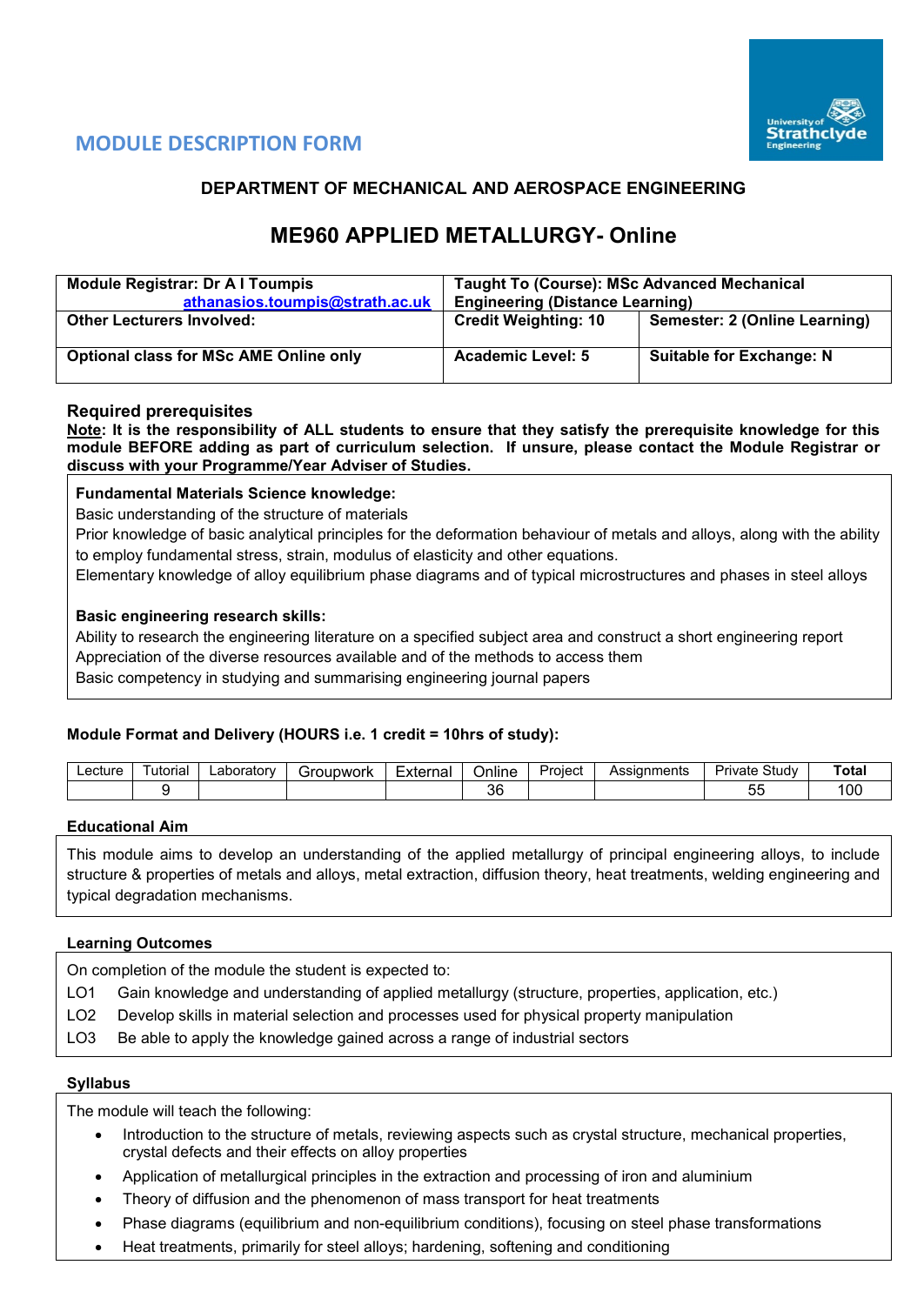- Welding engineering
- Corrosion science, including theory and practice, corrosion protection, etc.

# **Assessment of Learning Outcomes**

# **Criteria**

For each of the Module Learning Outcomes the following criteria will be used to make judgements on student learning:

# **LO1 Gain knowledge and understanding of applied metallurgy**

C1 Exhibit knowledge of fundamental materials science over a range of common engineering alloys

C2 Demonstrate understanding of heat treatments, corrosion science and welding engineering

## **LO2 Develop skills in material selection and processes used for physical property manipulation**

C1 Demonstrate understanding and application of material selection principles

C2 Evidence competence in applying advanced strategies for material and process selection

# **LO3 Be able to apply knowledge across several industrial sectors**

C1 Present understanding of diverse heat treatment processes within an industrial context

C2 Exhibit knowledge of the degradation phenomena influencing a variety of engineering materials

The standards set for each criterion per Module Learning Outcome to achieve a pass grade are indicated on the assessment sheet for all assessment.

#### **Principles of Assessment and Feedback**

*(within Assessment and Feedback Policy at: <https://www.strath.ac.uk/professionalservices/staff/policies/academic/> )*

# **Deliver high quality feedback information that helps learners self-correct.**

Students are invited and actively encouraged to contact staff using the Myplace forum or by email with any modulerelated questions upon which specific formative feedback will be provided, including advice on style and expectations.

#### **Ensure that summative assessment has a positive impact on learning.**

The open book nature of the exam encourages students to read and research widely in preparation of their written answers.

# **Give choice in the topic, method, criteria, weighting or timing of assessments.**

The Myplace activities and the online exam offer a 3-week submission window, allowing students to schedule their coursework around employment-related commitments.

# **Assessment Method(s) Including Percentage Breakdown and Duration of Exams** *(individual weightings)*

|        |          | <b>Examination</b> |           |        | Coursework |        | <b>Practical</b> | <b>Project</b> |           |  |
|--------|----------|--------------------|-----------|--------|------------|--------|------------------|----------------|-----------|--|
| Number | Month(s) | Duration           | Weighting | Number | Weiahtina  | Number | Weighting        | Number         | Weighting |  |
|        |          |                    |           | (DL    | 80%        | (DL    | 20%              |                |           |  |
|        |          |                    |           |        | * LO1-LO3  |        |                  |                |           |  |

*\* L/Os: Indicate which Learning Outcomes (L01, L02, etc) are to be assessed by exam/coursework/practical/project as required.*

#### **Coursework / Submission deadlines (***academic weeks***):**

Mandatory participation in all weekly forum activities (15% of total mark) and recapping multiple choice quizzes (5% of total mark)

Online exam-style coursework released in wk11 (March) with a submission date prior to the April/May exam diet

#### **Resit Assessment Procedures:**

Submission of alternate <sup>^^</sup>coursework prior to commencement of the August exam diet.

#### **^^Students must contact the module Registrar for coursework details as soon as they know that they are required to resit this class.**

# **PLEASE NOTE:**

**Students must gain a summative mark of 50% to pass the module. Students who fail the module at the first attempt will be re-assessed before the August diet. This re-assessment will consist entirely of coursework. No marks from any previous attempts will be transferred to a new resit attempt.**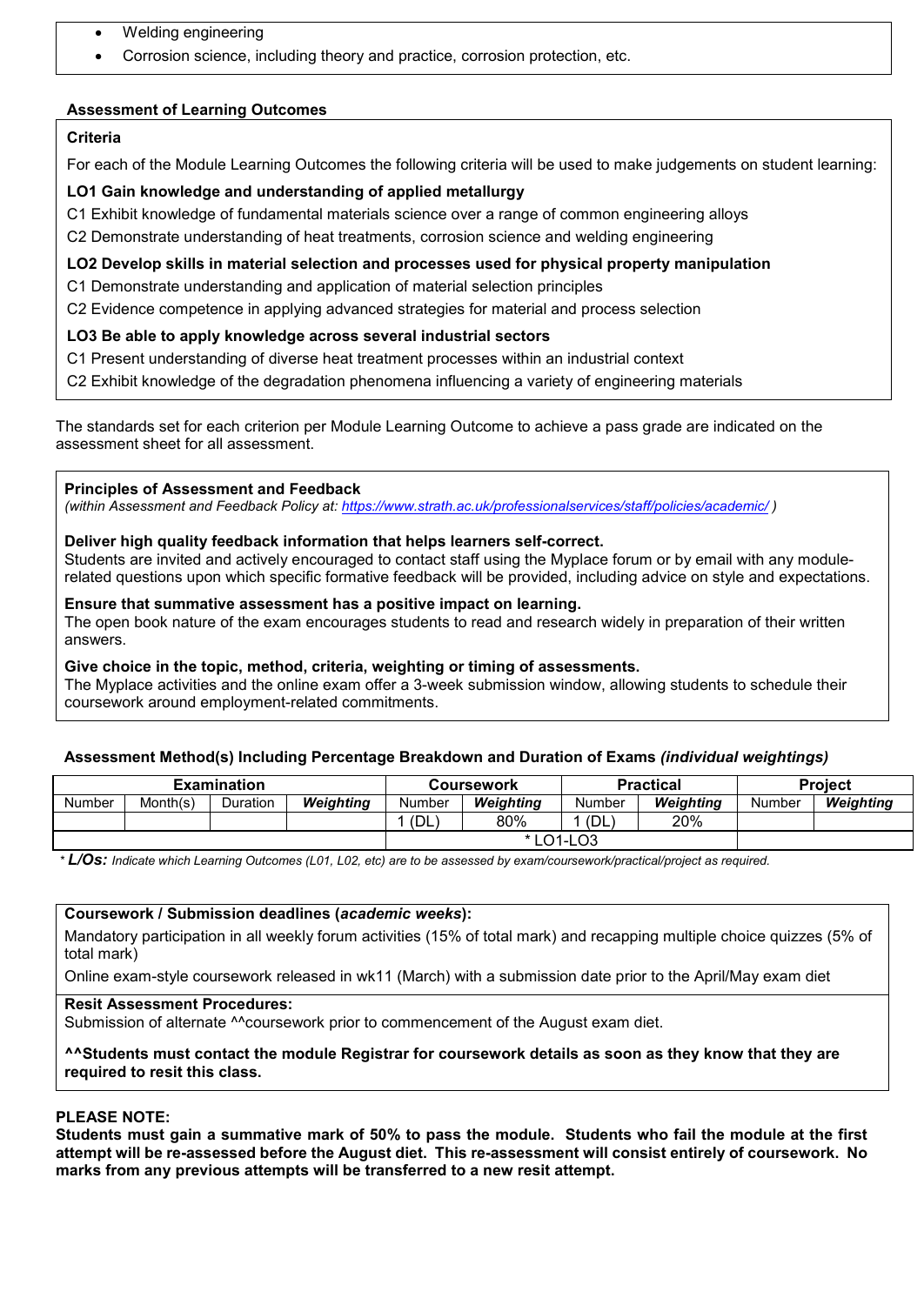- **\*\*\* Purchase essential \*\*Purchase recommended \*Highly recommended reading**
- \*\*\* Callister W.D. & Rethwisch D.G., Materials Science and Engineering: An Introduction, any edition, Wiley
- \* Any textbook on Applied Metallurgy; multiple options proposed in the module's reading list on Myplace

#### **Additional Student Feedback**

*(Please specify details of when additional feedback will be provided)*

| $\sim$<br>Date                                                    | --<br>ıme | .<br>NC.<br>w |
|-------------------------------------------------------------------|-----------|---------------|
| $\overline{\phantom{0}}$<br>.<br>$\sim$ $\sim$<br>anae<br>aı<br>ູ |           |               |

Session: 2021/22

# **Approved: Course Director Signature: E Henderson Date of Last Modifications: 20/08/2021**

(Updated July 2021-MAE)